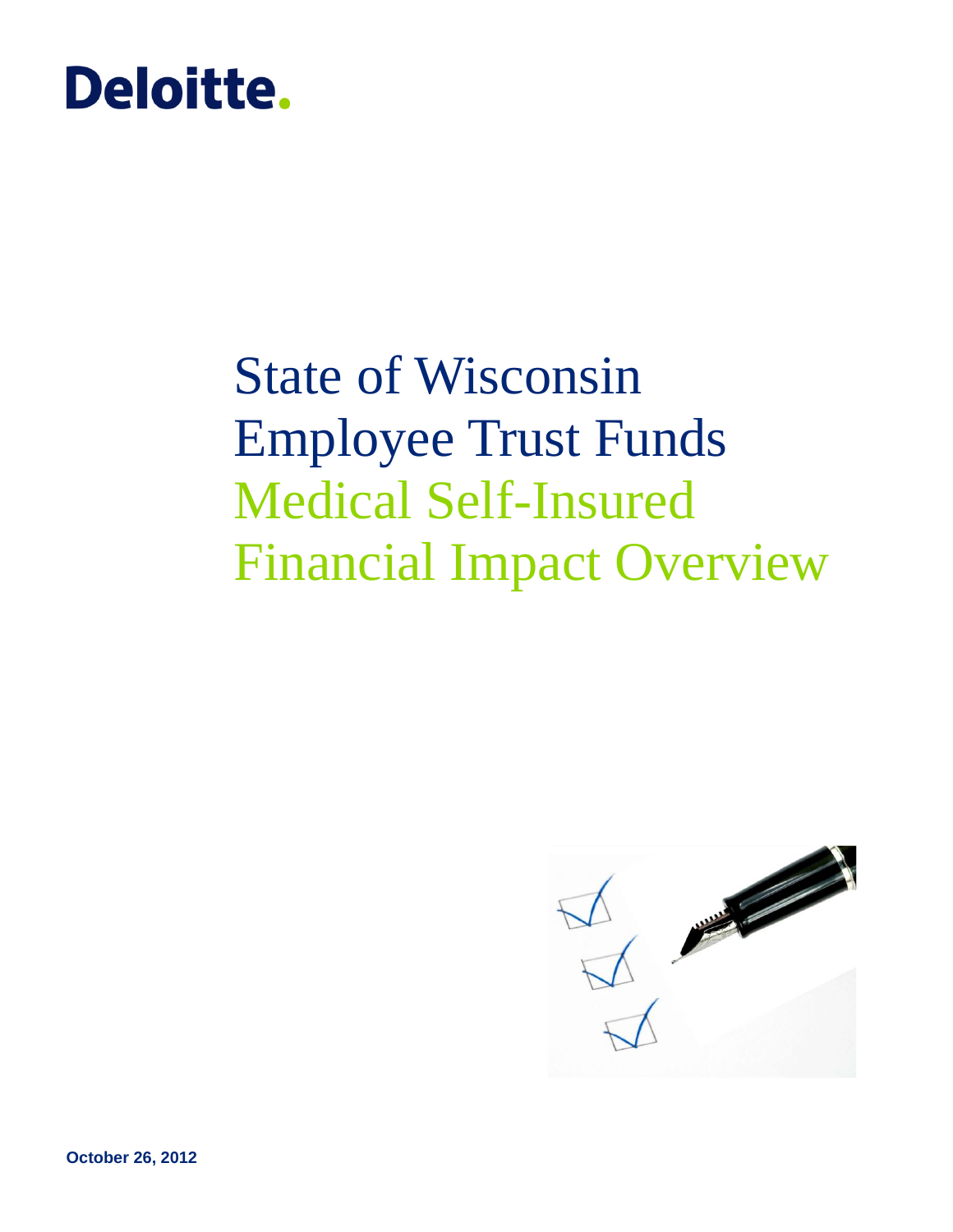# Medical Plan Self-Insured Financial Impact Overview

# **Wisconsin Employee Trust Funds Medical Plan Self-Insured Financial Impact Overview**

#### **Summary**

For the 2013 plan year, approximately 236,000 of the Wisconsin Employee Trust Funds' (ETF) covered members will be enrolled in fully-insured medical plan options. An additional 12,000 members are already in self-insured ETF medical plan options. ETF has expressed interest in understanding the potential financial impacts of using an entirely self-insured environment for its medical plans in lieu of the established managed competition model currently used for the fully-insured HMO plans.

This report considers the financial and risk transfer issues related to self-insurance and stop-loss insurance. Any transition from a fully-insured to a self-insured environment introduces new issues such as those related to claims volatility, risk management, network provider relations, plan design continuity, and provider disruption.

Appendix 1 to this report comments on the financial viability of stop-loss reinsurance arrangements that may be contemplated (though such an arrangement is not recommended). Appendix 2 provides a general overview of self-insurance issues not specific to ETF.

The estimation of potential savings / additional costs related to adopting to an entirely self-insured financial arrangement is dependent on numerous variables and subjective assumptions. Variations in these variables and assumptions produce results that range from savings to ETF to additional costs to ETF. While financial gains can be achieved in some areas by moving to a self-insured arrangement, it is possible that those gains would be more than offset by the loss of the financial advantage of the current managed competition model.

**The financial impact from a move to a self-insured environment could range from a net gain to a net loss depending on the actual outcomes of key variables and assumptions.**

A more detailed analysis would be needed to further refine the estimated financial impact.

The table below summarizes the key advantages and disadvantages to ETF from moving to an entirely self-insured financial arrangement, many of which may offset each other (those noted by "vs.").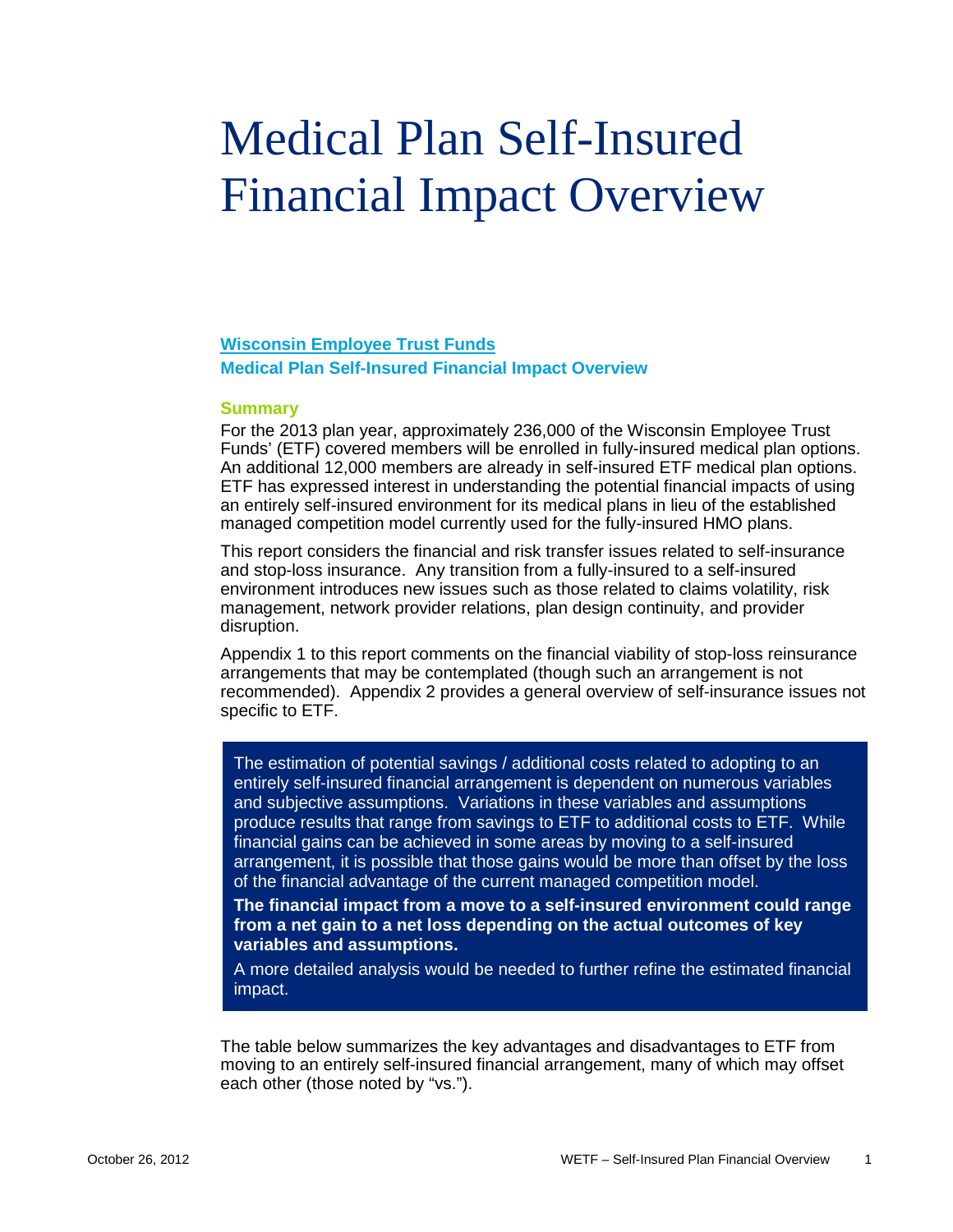| <b>Potential Advantages to ETF In</b><br><b>Self-Insuring Entire Population</b>                                                                                                                                                    |     | <b>Potential Disadvantages to ETF In</b><br><b>Self-Insuring Entire Population</b>                                                                                                           |
|------------------------------------------------------------------------------------------------------------------------------------------------------------------------------------------------------------------------------------|-----|----------------------------------------------------------------------------------------------------------------------------------------------------------------------------------------------|
| Elimination of state premium tax (2%)<br>on fully-insured plans.                                                                                                                                                                   |     | Loss of current managed competition<br>financial approach that can limit<br>overall cost trends.                                                                                             |
| Possible single administrator for<br>entire population, providing<br>administrative efficiency of scale.                                                                                                                           | VS. | Possible reduction in negotiated<br>managed network discount rates due<br>to utilization of "rental networks" (third<br>party administrator cannot access<br>best discount arrangements).    |
| Flexibility to more easily modify plan<br>design. Single self-insured pool<br>reduces potential adverse selection<br>that may occur when a mix of self-<br>insured and fully-insured plan options<br>are available to an employee. | VS. | Potential loss of "HMO" plan design<br>in lieu of PPO Standard Plan design<br>for all members; may equate to<br>possible cost shift to employees.                                            |
| Elimination of the risk transfer charge<br>by insurers.                                                                                                                                                                            | VS. | Employer assumes risk of exposure<br>to potential adverse claims variations.<br>Single risk pool mitigates some of<br>this exposure.                                                         |
| Potential reduction in current HMO<br>administrative costs due to less<br>overhead and market competition for<br>no-risk contracts.                                                                                                | VS. | Possible loss of current financially<br>advantageous self-insured<br>administrative services only (ASO)<br>rate with WPS.                                                                    |
| Increased ability to manage the<br>timing of cash flows.                                                                                                                                                                           | VS. | Current fully-insured carriers, upon<br>contract termination, may require<br>payment of a "terminal liability" to<br>continue to process run out claims<br>(may be contractually permitted). |
| Possible simplification of internal<br>administration (e.g., fewer plans to<br>coordinate with payroll, open<br>enrollment, COBRA) (efficiencies of<br>scale only possible if single<br>administrator selected).                   | VS. | Embedded dental plans and wellness<br>programs would likely become<br>"orphaned" and would require<br>separate design and administration<br>efforts.                                         |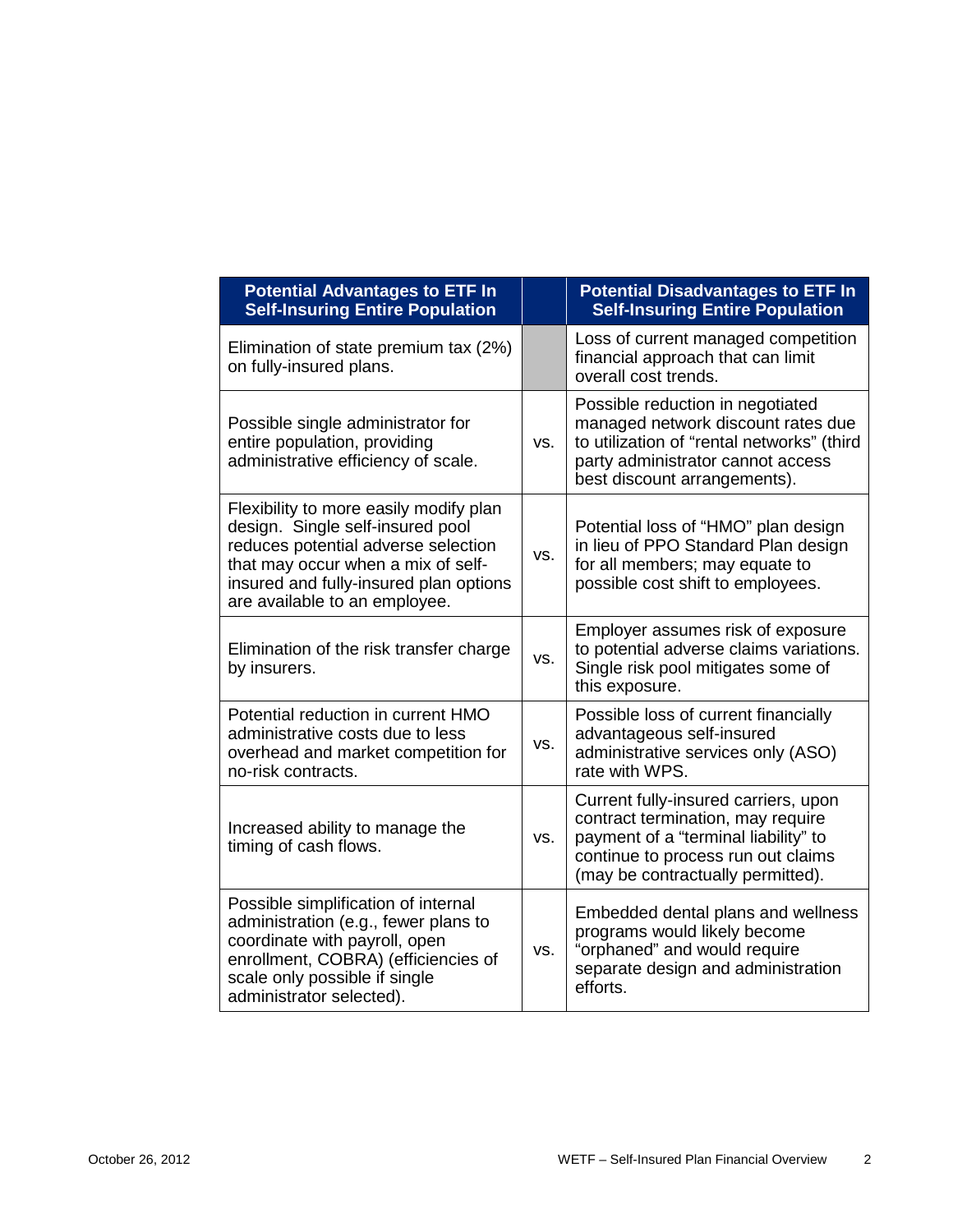#### **Financial Impact of Adopting Overall Self-insured Arrangement**

As many of the above potential advantages and disadvantages to self-insured plans possibly offset each other, and whose financial impacts are dependent upon numerous assumptions and variables, it would be misleading to assign estimated savings or costs to any single factor. Rather, very broad estimates in aggregate across all such factors under a range of assumptions have been developed under upside and downside scenarios.

| <b>Estimated 2013 Potential Savings</b> | <b>Estimated 2013 Potential Cost Under</b> |  |  |  |
|-----------------------------------------|--------------------------------------------|--|--|--|
| Under Upside Assumptions <sup>1</sup>   | Downside Assumptions <sup>2</sup>          |  |  |  |
| \$20 Million Savings (+2%)              | \$100+ Million Cost (-10% or more)         |  |  |  |

Note that the above estimates do not include any estimated costs or savings associated with the current embedded dental plans or wellness programs.

The above financial impact estimates are based on possible variations in several key cost drivers:

- **Current managed competition financial approach:** Comparing claims experience (as provided in the Addendum1a submissions from the HMOs) against the medical claims component of the fully-insured premium rates (i.e., premium rates less dental premium component less admin fee), it appears that the managed competition approach is providing absolute savings that, if lost, would possibly contribute to additional costs to ETF.
- **Premium tax:** The elimination of the 2% premium tax would produce an approximate savings to ETF in 2013 of \$23 million. This cost driver does not vary across the upside and downside scenarios.
- **Administrative fees and risk charges:** The current admin fees include risk transfer charges that likely would be reduced or eliminated in a move to a self-insured environment. Savings to ETF could potentially range from \$0 to \$60 million depending on the self-insured administration fee that could be realized. This driver is entirely dependent on what the market would charge, and would need further analysis to refine.

l

 $<sup>1</sup>$  No "rental network" loss of discounts, claims trend less than national average, achieve</sup> administrative fees consistent with existing WPS levels on current self-insured plans, HMO design dropping in lieu of current PPO Standard Plan design.

<span id="page-3-1"></span><span id="page-3-0"></span> $2$  "Rental network" loss of discounts, claims trend greater than national average, no decrease in administrative fees, maintain HMO design.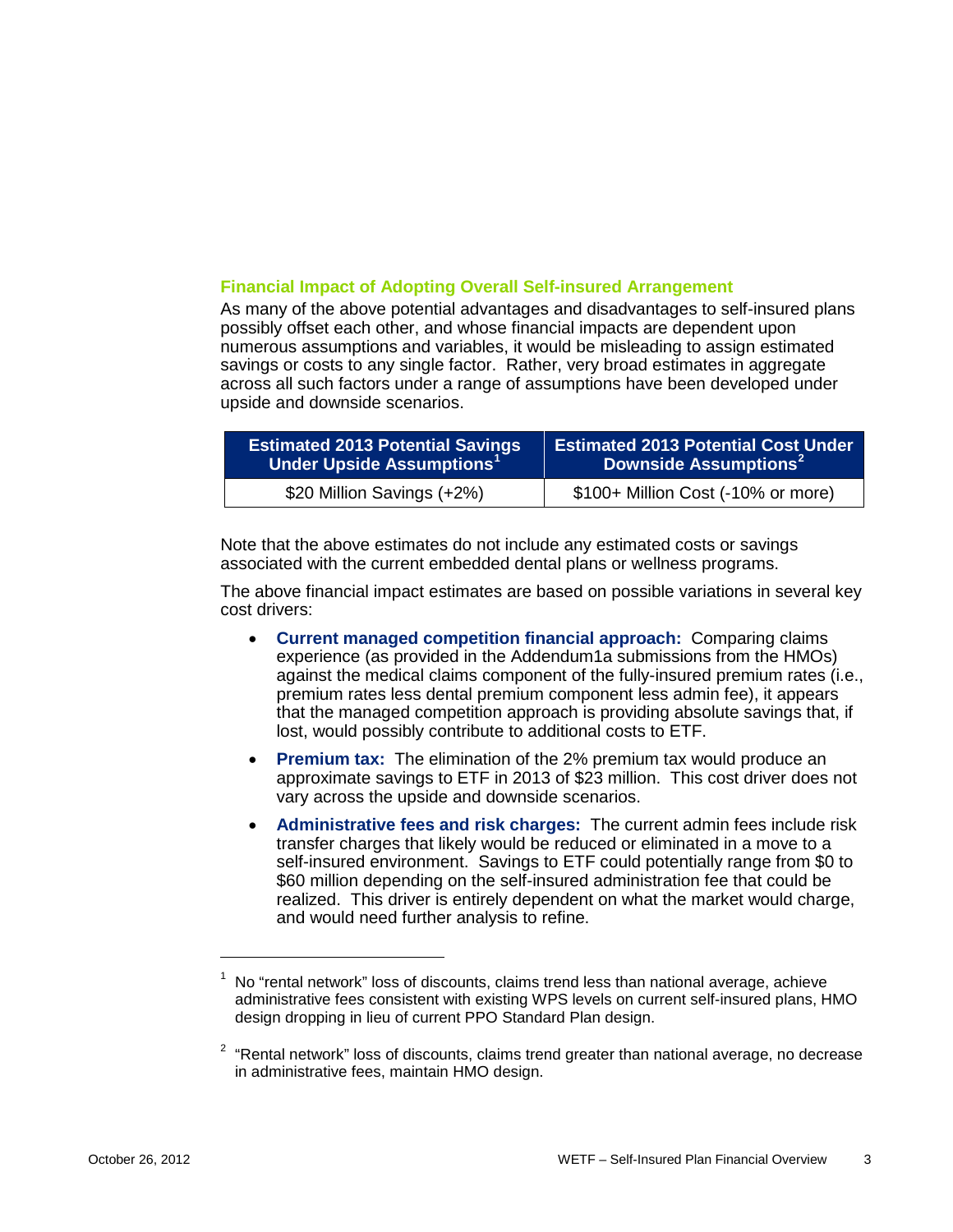- **Partial loss of discounts:** Under a single self-insured claims administrator, access to some of the existing negotiated HMO provider networks and discounts may be lost. In those cases, access to those provider networks can possibly be continued, though under a slightly less advantageous discount arrangement. The upside and downside scenarios range between an assumed 0% point discount loss to a 10% point discount loss (\$0 impact to a \$100 million or more cost). A more refined estimate of the impact of this driver would possibly differ HMO to HMO, and would require additional analyses and discussions with the HMOs.
- **Plan design change:** The current uniform plan design of the HMOs is able to be changed under a self-insured arrangement more easily, possibly becoming more in line with/uniform with the current Standard PPO design. Such a change would reduce the actuarial value of the plan, producing savings to ETF. The savings impact for this driver could range between \$0 and \$50 million in savings, depending on the ultimate plan design that is adopted in lieu of the current uniform HMO design, including out-of-network utilization cost impacts.
- **Tiered and narrow network implementation:** With a state-wide self-insured design, there is opportunity to also develop one or both of:
	- Tiered networks: For those providers with better outcomes, a "network within a network" may be designed, providing better plan coverage for utilization of those providers. A comparison of the increased plan coverage versus the provider savings would be needed to determine net cost or savings potential.
	- Narrow networks: A "tighter" network can be designed to effectively gain better discounts across the smaller network of providers. A comparison of the greater discounts under a tighter network would be needed to determine net cost or savings potential.

No savings or costs associated with these network change approaches have been estimated in the above range of potential financial outcomes, though it would be expected that, if implemented, such changes would result in additional savings.

The ultimate financial impact will likely not reflect the extremes for all of the above drivers, with an expected financial impact being somewhere within the upside and downside range noted above.

#### **Stop-Loss Coverage**

Plan sponsors can mitigate some of the claims volatility risk through the purchase of stop-loss reinsurance, though a risk transfer charge is incurred as an added expense. Given the size of ETF's population, if all members were covered under a self-insured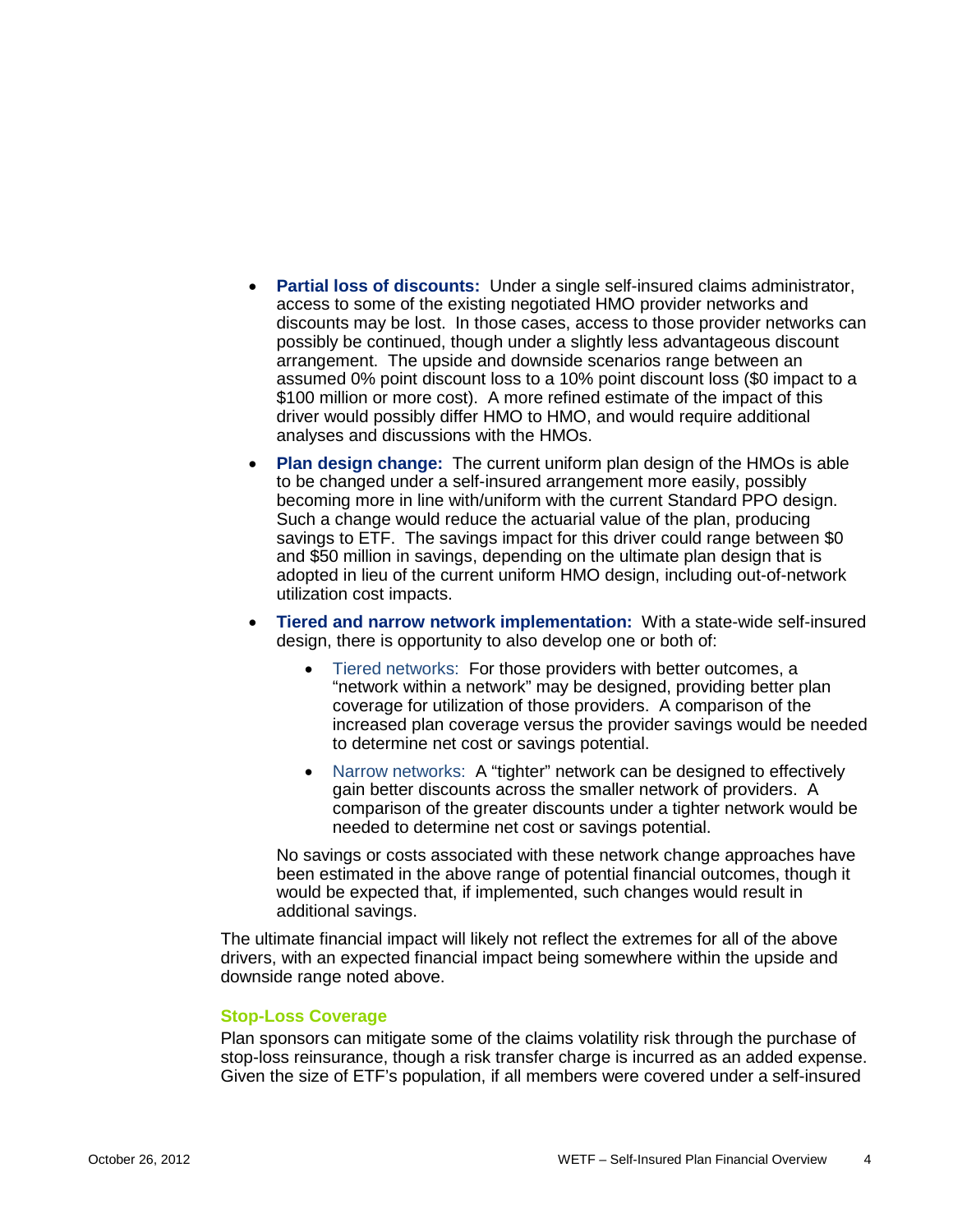arrangement, the ability of the ETF plans to absorb claims fluctuations is sufficiently robust that the purchase of stop-loss coverage for ETF would not be recommended.

Appendix 1 to this report provides additional information on stop-loss coverage with respect to ETF.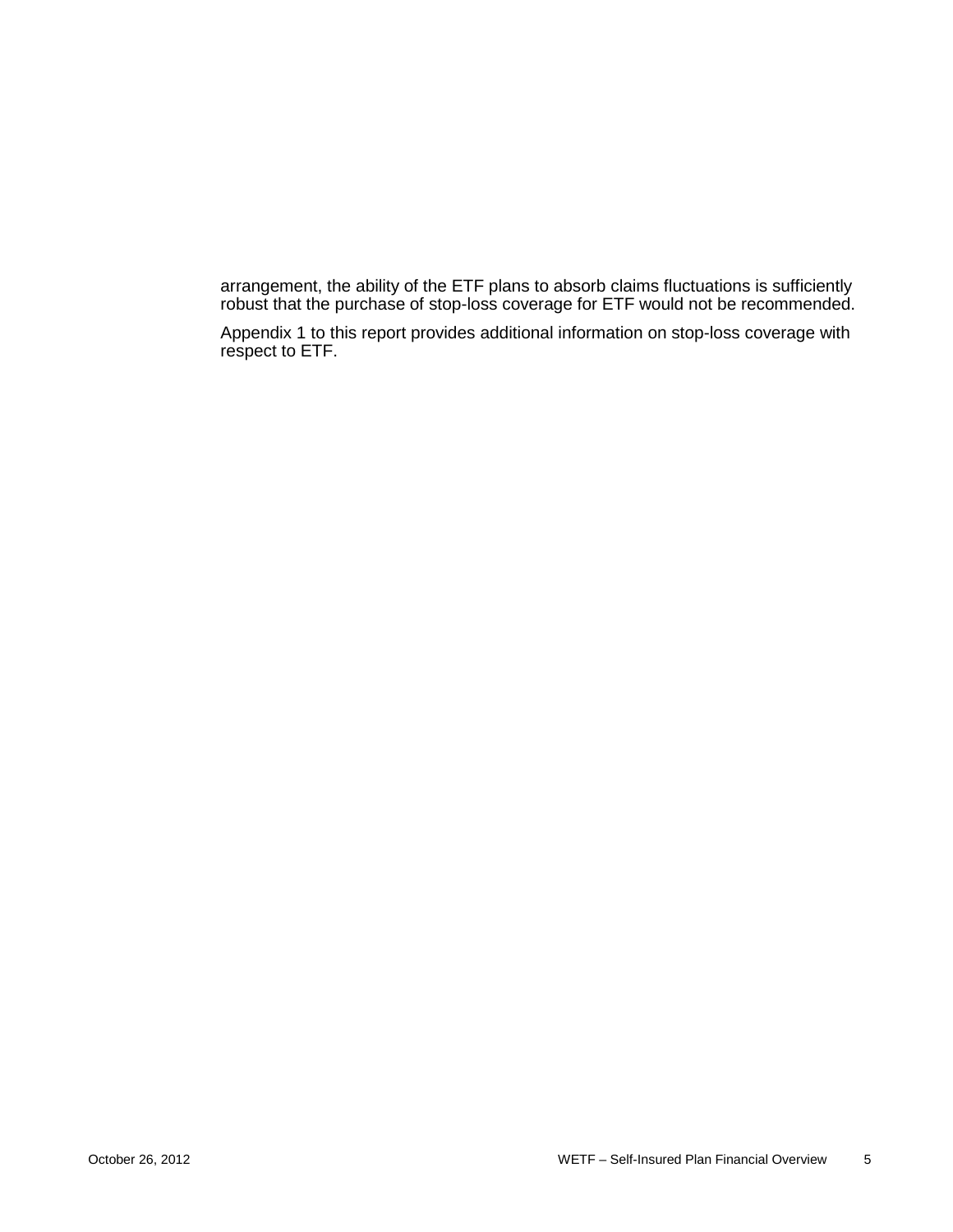## **Appendix 1: Stop-Loss Coverage Overview**

The purpose of stop-loss is the same as that of insurance: to spread risk. Catastrophic claims will occur; however, the magnitude of the claim dollars and its impact on ETF's health care expenses will vary year-to-year. Stop-loss can mitigate the risk involved in self-insuring by protecting employers from catastrophic claims over an agreed upon "deductible", whether claims are from a specific individual, several individuals, or both, depending on type of policy purchased.

Stop-loss coverage does not provide insurance benefits for the plan participants but instead is in the nature of excess liability coverage for the employer.

#### **Aggregate Stop-Loss**

Aggregate Stop-Loss provides limits on an employer's total liability to a certain dollar amount (creates a ceiling of the maximum amount of dollars an employer would have to pay during a contract period/plan year), otherwise known as the attachment point. Coverage typically reimburses the policy owner when claims exceed 110 percent to 125 percent of the expected annual budget amount.

### **Specific "Individual" Stop-Loss**

Specific stop-loss is coverage that responds after a specific retention or fixed dollar amount per individual or occurrence. This coverage may employ a specific deductible or variations within an aggregating specific deductible.

The terms of stop-loss coverage reimbursement are typically based on one or both of the claims run-in (paid basis) or claims run-out (incurred basis) periods.

A claims run-in arrangement is typically based on a period prior to the plan year for allowable incurred dates (with payment dates being limited to the plan year), or for a claims run-out arrangement with incurred dates to be limited to the plan year, with paid dates extended for a period of months thereafter. The reason for such contractual differences is typically to reduce the cost of the stop-loss coverage (by retaining additional risk).

The table below illustrates common claims run-in and run-out provisions that are available, though not all of these would be applicable to ETF's situation.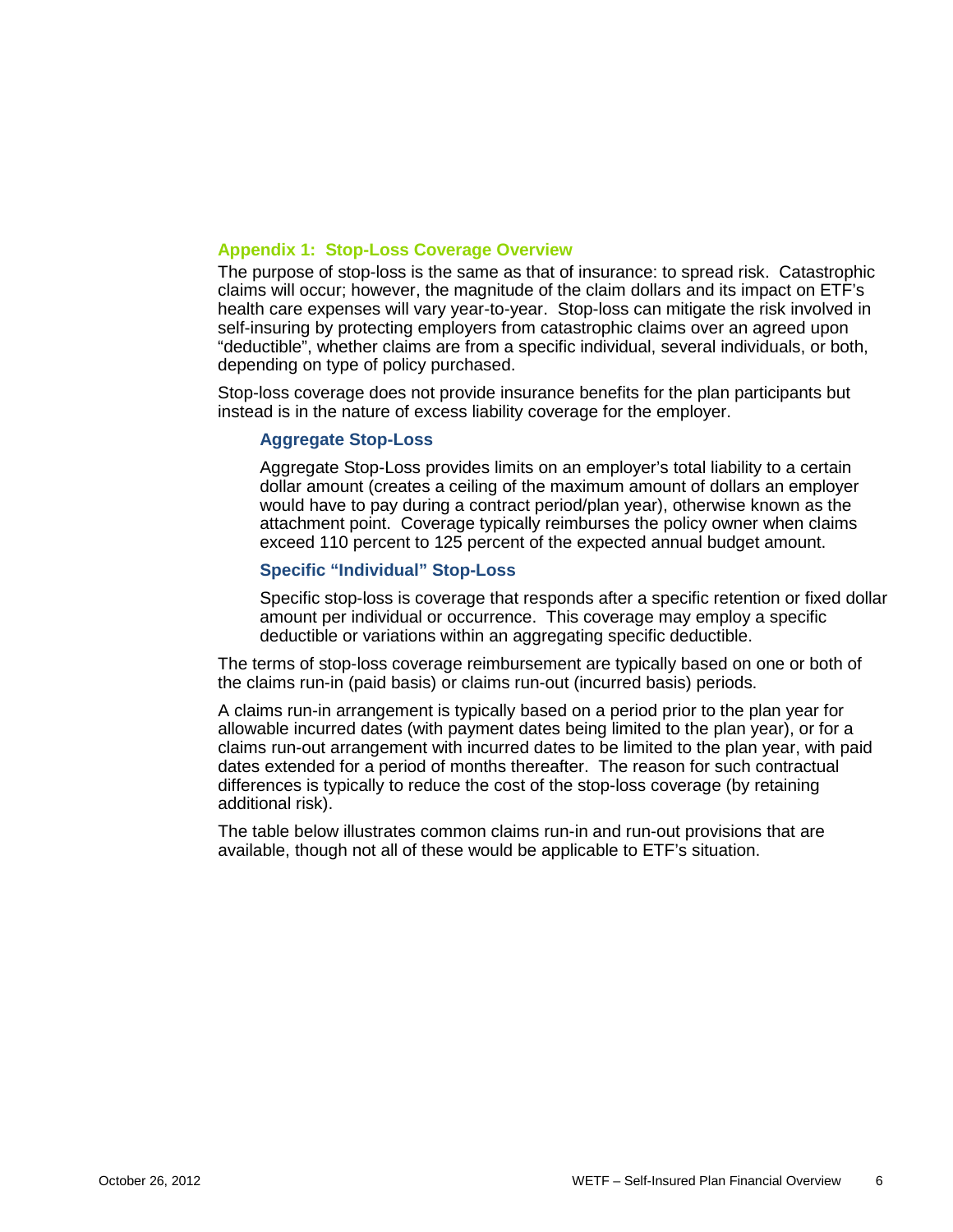| <b>Contract</b> |                 | 2012 Plan Year<br><b>Basis</b> |    | 2013 Plan Year |                              |                |                              | 2014 Plan Year                                              |                             |                |    |    |    |
|-----------------|-----------------|--------------------------------|----|----------------|------------------------------|----------------|------------------------------|-------------------------------------------------------------|-----------------------------|----------------|----|----|----|
| <b>Terms</b>    |                 | Q <sub>1</sub>                 | Q2 | Q3             | Q4                           | Q <sub>1</sub> | Q2                           | Q3                                                          | Q <sub>4</sub>              | Q <sub>1</sub> | Q2 | Q3 | Q4 |
| 12/12<br>(Paid) | Paid            |                                |    |                |                              |                |                              | <b>Claims Incurred Dates</b><br><b>Claims Payment Dates</b> |                             |                |    |    |    |
| 15/12           | Paid            |                                |    |                |                              |                |                              | <b>Claims Incurred Dates</b><br><b>Claims Payment Dates</b> |                             |                |    |    |    |
| 18/12           | Paid            |                                |    |                |                              |                | <b>Claims Incurred Dates</b> | <b>Claims Payment Dates</b>                                 |                             |                |    |    |    |
| 24/12           | Paid            |                                |    |                | <b>Claims Incurred Dates</b> |                |                              | <b>Claims Payment Dates</b>                                 |                             |                |    |    |    |
| 12/14           | <b>Incurred</b> |                                |    |                |                              |                |                              | <b>Claims Incurred Dates</b><br><b>Claims Payment Dates</b> |                             |                |    |    |    |
| 12/15           | <b>Incurred</b> |                                |    |                |                              |                |                              | <b>Claims Incurred Dates</b><br><b>Claims Payment Dates</b> |                             |                |    |    |    |
| 12/18           | <b>Incurred</b> |                                |    |                |                              |                |                              | <b>Claims Incurred Dates</b><br><b>Claims Payment Dates</b> |                             |                |    |    |    |
| 12/21           | <b>Incurred</b> |                                |    |                |                              |                |                              | <b>Claims Incurred Dates</b><br><b>Claims Payment Dates</b> |                             |                |    |    |    |
| 12/24           | <b>Incurred</b> |                                |    |                |                              |                |                              | <b>Claims Incurred Dates</b>                                | <b>Claims Payment Dates</b> |                |    |    |    |

For ETF as a potentially newly-insured population, several of the above contractual arrangements would not be applicable (highlighted in gray), namely the 15/12, 18/12, and 24/12 run-in provisions, which only apply to existing self-insured arrangements.

With respect to aggregate stop-loss coverage, for 2013, ETF's average medical claims per member per year are estimated to be approximately \$5,800 (\$969 million in total) for the current fully-insured population.

When an aggregate stop-loss attachment point of 125% is applied, stop-loss coverage would provide reimbursement for all claims in excess of \$969 million x 125% = \$1,211 million.

For a group the size of ETF's current fully-insured population, it is expected that the probability of exceeding even a 10[3](#page-3-1)% claims attachment point is effectively zero<sup>3</sup>.

 $\overline{a}$ 

<sup>&</sup>lt;sup>3</sup> Based on a Monte Carlo simulation of claims experience for such a scenario, the 125% aggregate stop-loss attachment point was not reached even once in over 14,000 trials. The highest attachment point reached was only 103.7%. It is not impossible to have aggregate claims in excess of 125% of expected claims, but the statistic likelihood is virtually zero.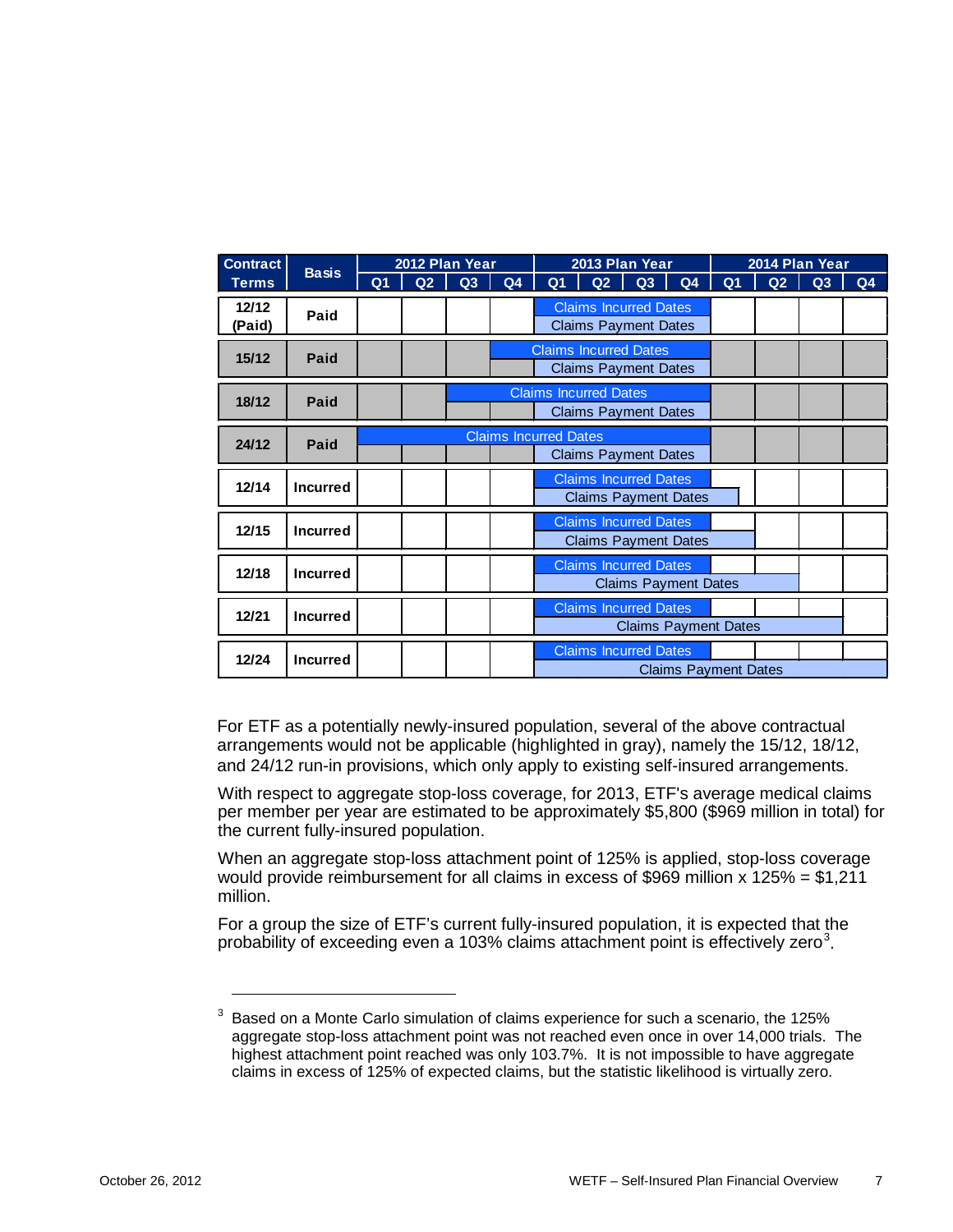The chart that follows illustrates the actuarially expected probability of incurring sufficient claims to receive reimbursement under an aggregate stop-loss arrangement, based on ETF's plan designs, and the 2013 tier breakpoint rates for the fully-insured plans.



As aggregate stop-loss coverage is rarely available at an attachment point less 115%, aggregate stop-loss coverage would be inappropriate for ETF.

With respect to specific stop-loss coverage, there are general stop-loss industry rules of thumb with respect to the establishment of an "appropriate" specific stop-loss deductible level:

- For mid-sized and small groups, establish the specific stop-loss deductible at a level that would produce 2 claims per year.
- For a large-sized group, establish the specific stop-loss deductible at a level that would produce a count of claims equal to 0.1% or less than the size of the covered population (this is a less established rule of thumb).

ETF would fall under the second rule of thumb. The following table provides estimated 2013 specific stop-loss deductible levels at a variety of rule of thumb benchmarks.

| <b>Rule of</b><br><b>Thumb</b> | <b>Number of Expected Specific</b><br><b>Stop-Loss Claims Per Year</b> | <b>Specific Stop-Loss</b><br><b>Deductible</b> |
|--------------------------------|------------------------------------------------------------------------|------------------------------------------------|
| 0.10%                          | 173                                                                    | \$275,000                                      |
| 0.05%                          | 85                                                                     | \$400,000                                      |
| 0.02%                          | 35                                                                     | \$600,000                                      |
| 0.01%                          | 17                                                                     | \$800,000                                      |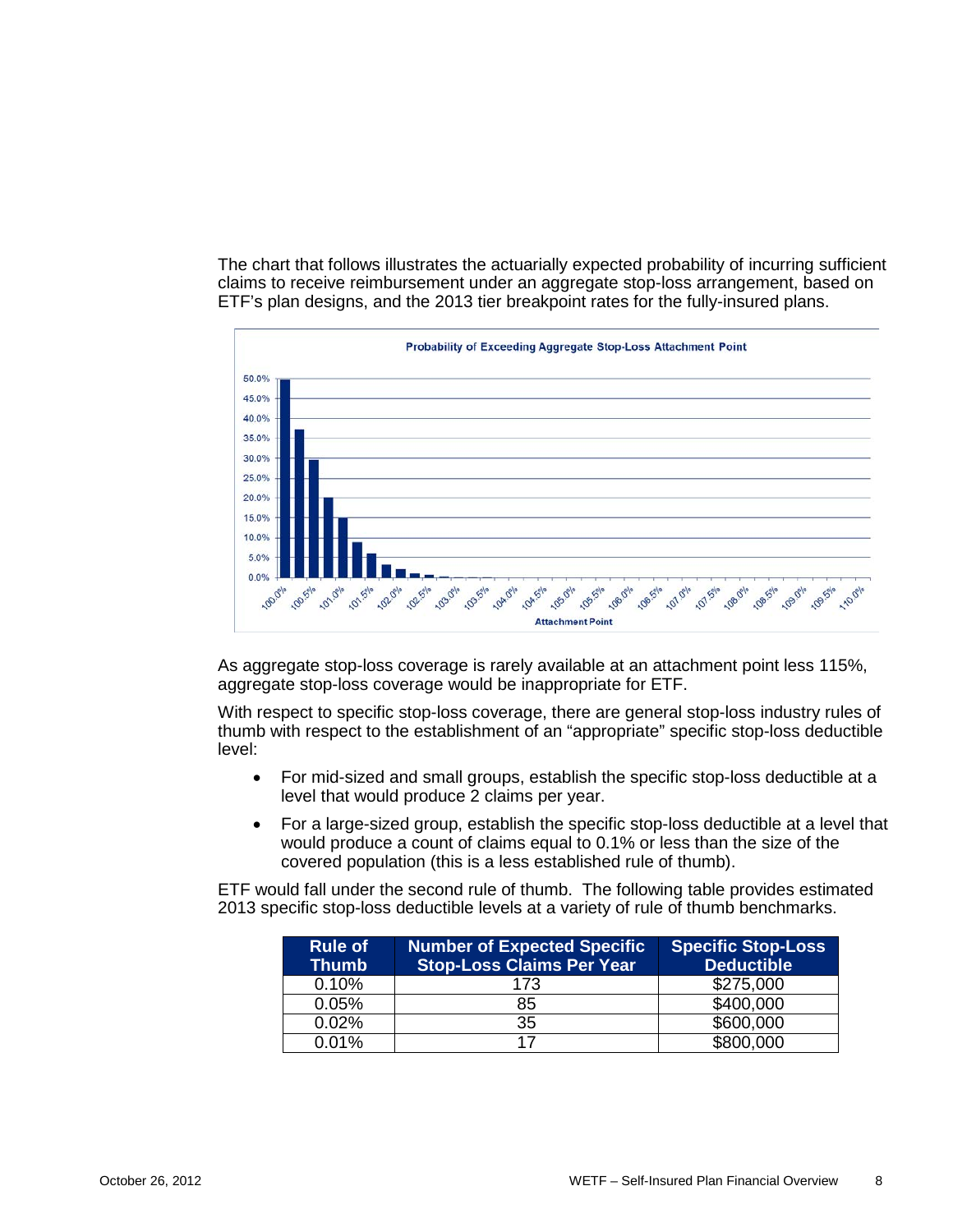Given the size of ETF's potential covered self-insured population, it would appear that the expected prevalence of large claims is (1) not relatively volatile, and (2) such that ETF's aggregate funding levels would be sufficient to absorb any claims volatility without the need for specific stop-loss coverage, especially since stop-loss coverage generally is provided at a loss ratio of 40% - 60% (i.e., for every dollar paid in premium, actuarially expected claims payments are about 50¢.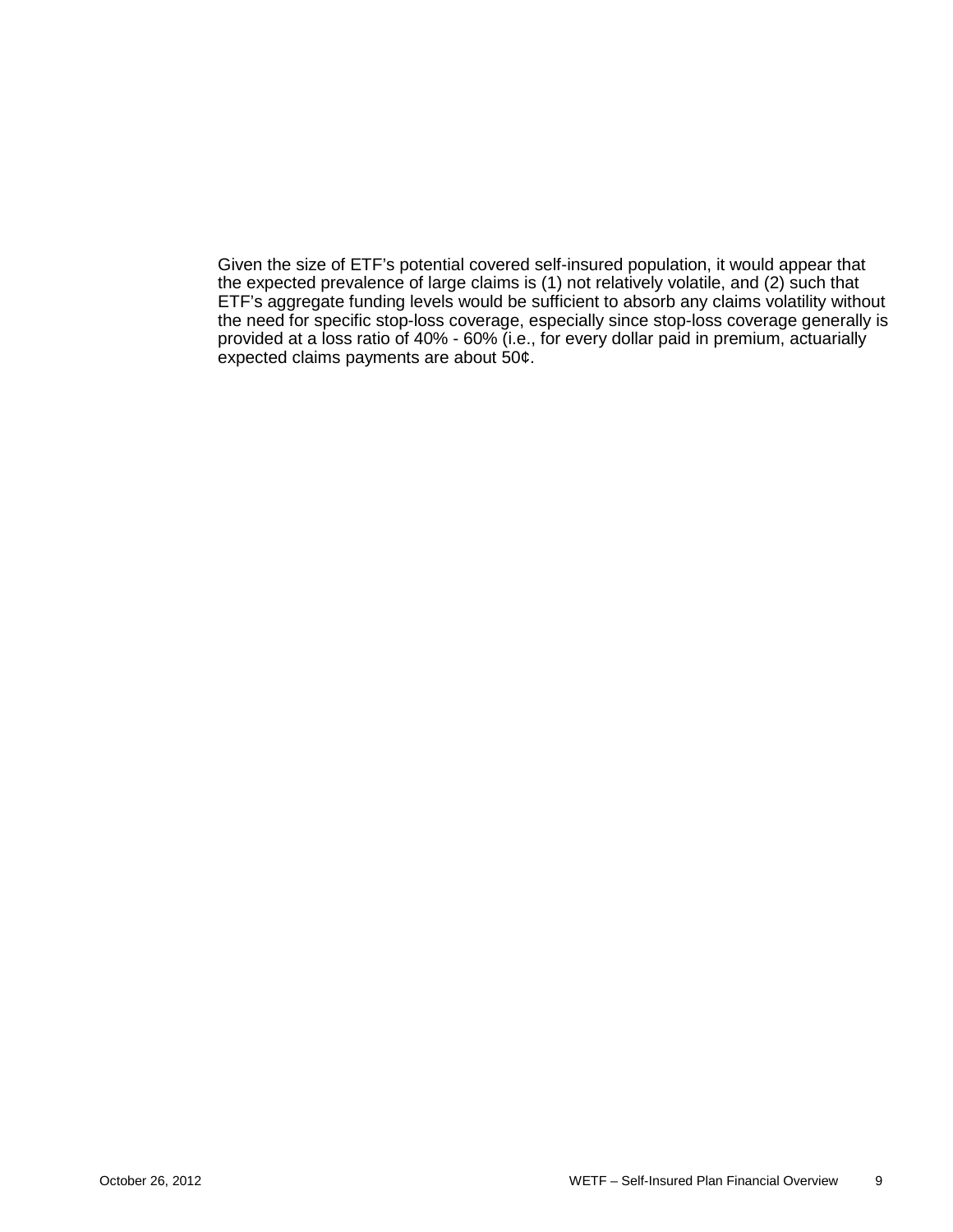#### **Appendix 2: Self-Insurance Overview**

A self-insured, or self-funded plan, is one in which the employer assumes financial risk for providing health care benefits to its employees. Rather than obtaining medical coverage from an insurance carrier, the employer elects to fund the risk. A Reinsurance or Stop Loss policy can be purchased to mitigate some of the risk the employer assumes. An insurance carrier or third party administrator (TPA) administers the plan. Their responsibility includes maintaining eligibility, customer service, adjudicating and paying claims, preparing claim reports, plus arranging for managed care services such as network access and case management. The TPA retains no claims liability risk under this arrangement.

#### Advantages:

- Plan provisions do not have to meet state mandated benefits because the contract is not recognized as an insurance product. *(Not applicable in ETF's case.)*
- No state premium tax is payable.
- There are no risk charges because the employer assumes all financial risk under the plan.
- Administrative costs are possibly reduced because there is less overhead and extreme market competition for no-risk contracts.
- Short-term cash flow savings may be realized because funds are not drawn until claims are submitted for payment.
- Claim reserves are held by the employer, allowing for additional cash flow control and possible investment income.

Disadvantages:

- Employer assumes all risk under the plan (unless partially mitigated by use of stoploss reinsurance)
- Adverse claims fluctuations can cause the employer to experience cash flow variations.

#### **Components of Cost**

A comparison of a typical self-insured financial arrangement against a typical fullyinsured financial arrangement provides an overview of potential sources of savings that can be realized by self-insuring a covered population. Each employer's specific circumstances will come into play in determining the extent to which, if at all, each cost component is a factor.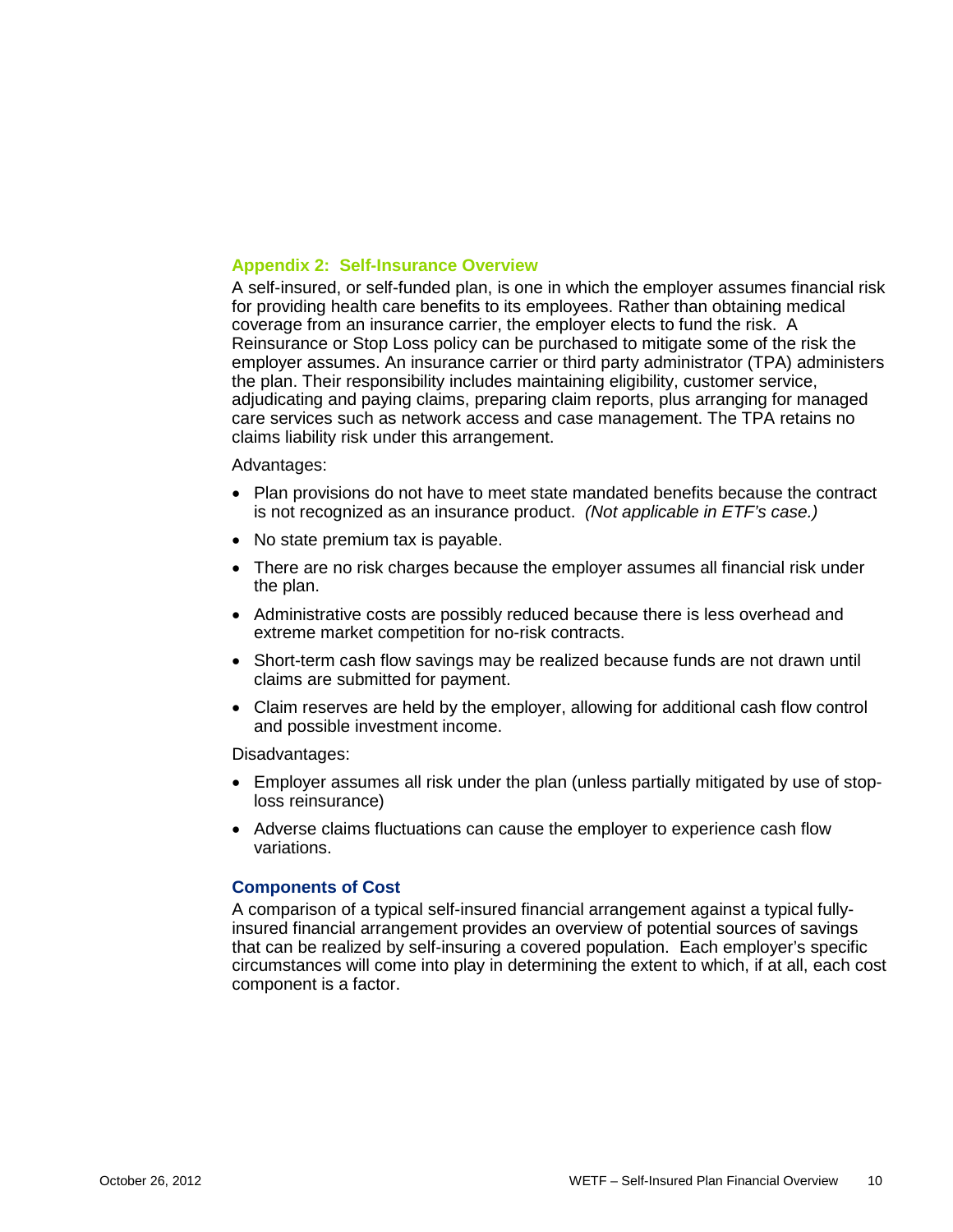

Components:

- **Claims:** The underlying current fully-insured incurred and paid claims for the covered population. Not expected to change under a self-insured arrangement, other than due to differences in discounts and network access (see below).
- **Mandated Benefits:** Fully-insured plans are required to provide any benefits mandated by the state. Self-insured plans are not required to provide statemandated benefits.
- **Risk Transfer Charge:** A fully-insured plan takes on the risk of adverse claims experience and, as a result, typically charges an implicit risk transfer fee. Under a self-insured plan arrangement, no risk is transferred. Thus, this fee would be eliminated.
- **Administration & Bundled Services:** Administrative and other bundled services (e.g., network access, fiduciary responsibility) typically are provided at less cost under a self-insured plan administered by insurance carriers, and at an even greater cost reduction under a self-insured plan administered by a TPA. Efficiencies of scale can be achieved when reducing the number of carriers.
- **Premium Tax:** Fully-insured plans are typically subject to premium taxes. In Wisconsin the premium tax rate is 2% on health plans.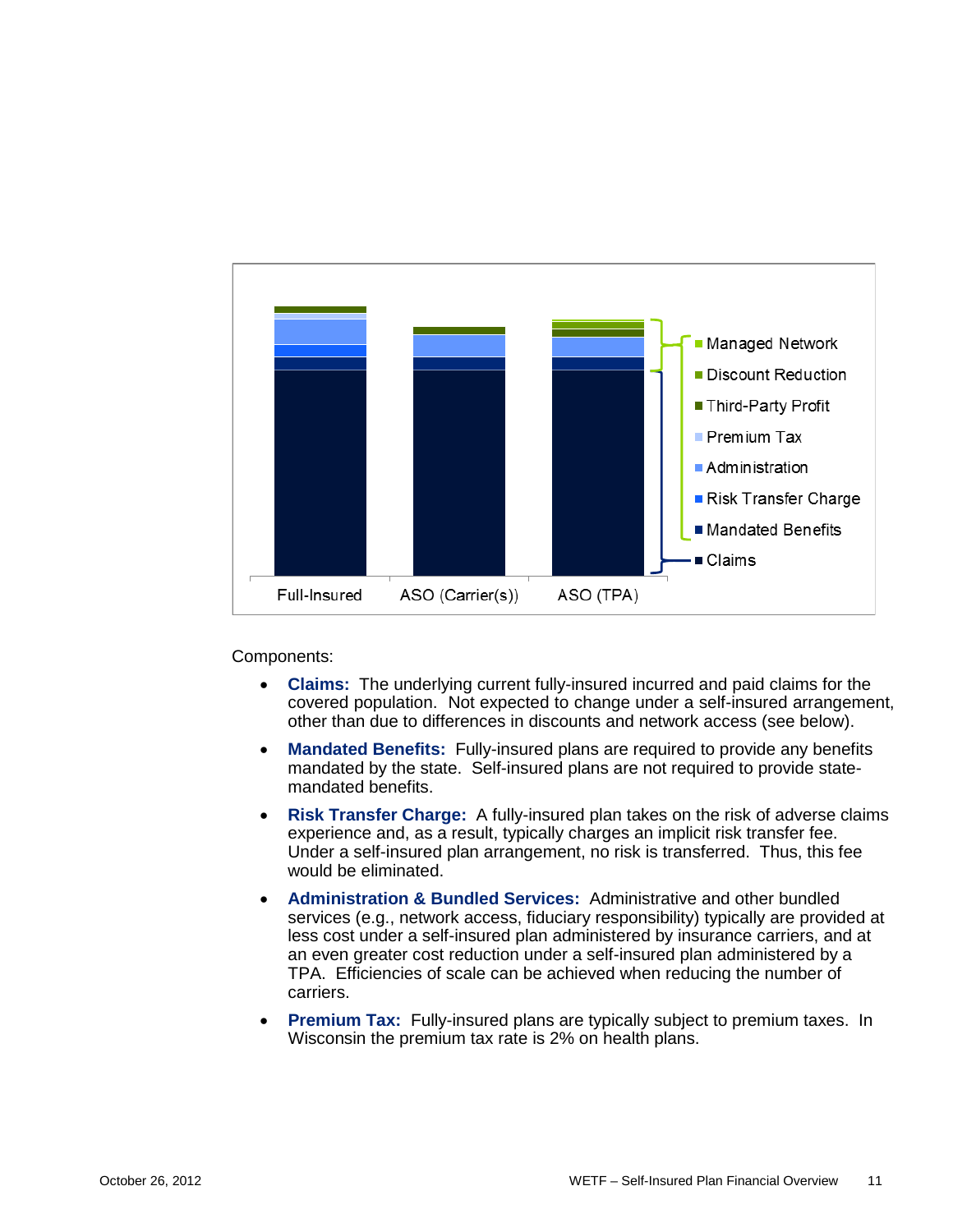- **Third-Party Profit:** The profit charge assessed by the insurer or claims administrator. This fee typically does not change when moving from a fullyinsured plan to a self-insured plan.
- **Discount Reduction:** Preferred provider networks are negotiated to include contractual discounts off of standard charges. For self-insured plans administered by one or more carriers, these discounts typically are the same as for a fully-insured plan. However, for self-insured plans administered by a TPA, there can be a loss in some of the discounts if existing networks need to be "rented" by the TPA (since the TPA would not have its own negotiated provided arrangements).
- **Managed Network:** A self-insured plan administered by a TPA may also not have as "managed" a provider network as would be the case for a fully-insured or a carrier administered self-insured plan, and could possibly, though not necessarily, experience a slight increase in costs due to a lesser level of treatment management.

# **Internal HR and Finance Issues**

The following table identifies the departments that are responsible for processes related to a medical plan and identifies action items that will be necessary in order to properly manage the self-insured medical plan.

| <b>Department</b> | <b>Process</b>                  | <b>Actionable Item</b>                                                        |
|-------------------|---------------------------------|-------------------------------------------------------------------------------|
| Finance/HR        | $\bullet$ "Premium<br>Payments" | • Represents administration expenses and<br>possible stop-loss costs.         |
| Finance           | Funding of<br>claims            | • Selected plan administrator(s) will<br>provide substantial guidance to ETF. |
|                   |                                 | • Establish banking arrangement (e.g.<br>sub-account, zero balance)           |
|                   |                                 | • Funding claims $-$ typically wire<br>transfers                              |
|                   |                                 | • Frequency of transfers – daily, semi-<br>weekly, weekly, or bi-weekly       |
|                   |                                 | Documentation/reconciliation<br>requirements                                  |
|                   |                                 | • ETF internal contact person identified                                      |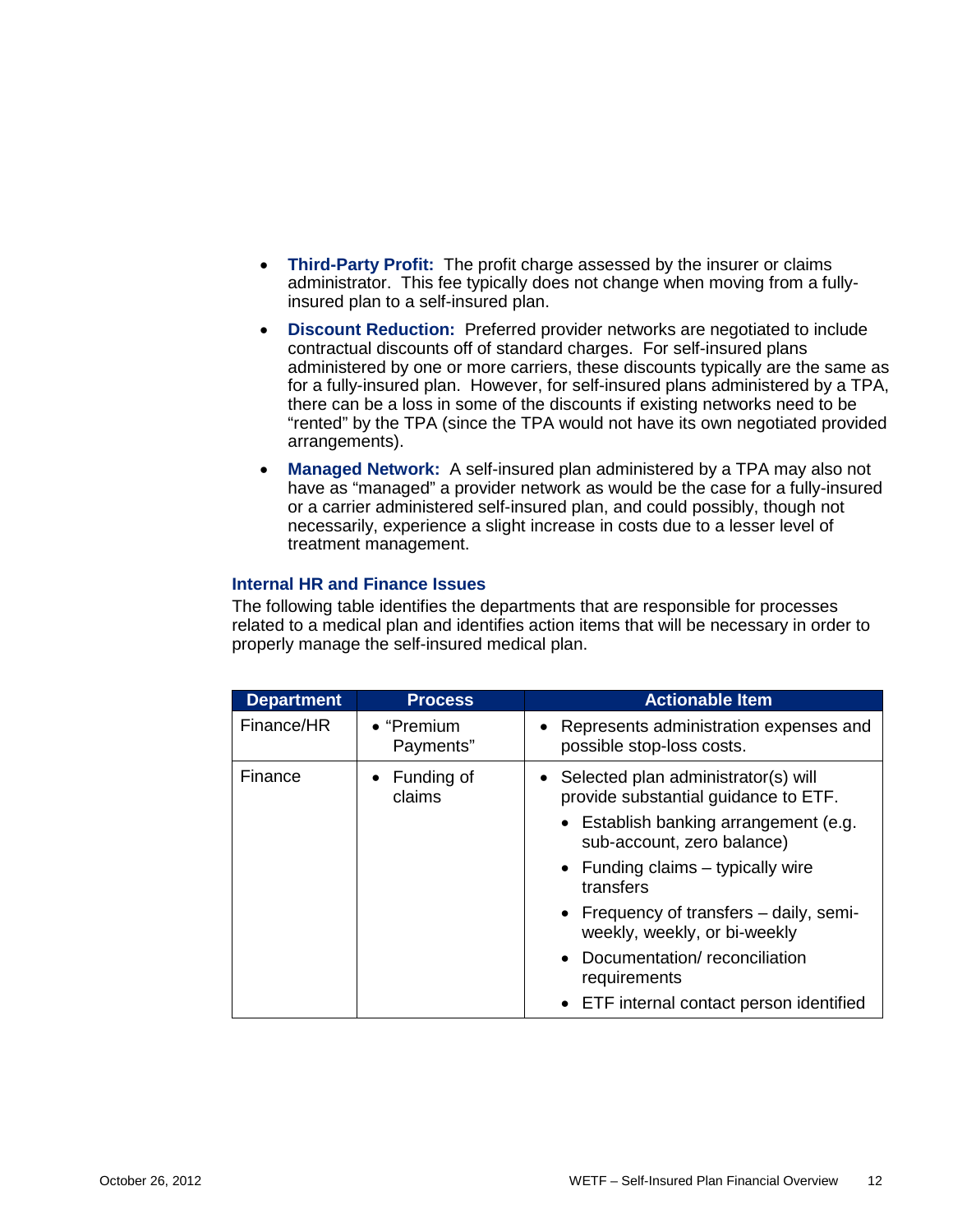| <b>Department</b> | <b>Process</b>                                                             | <b>Actionable Item</b>                                                                                                                          |  |  |                                 |
|-------------------|----------------------------------------------------------------------------|-------------------------------------------------------------------------------------------------------------------------------------------------|--|--|---------------------------------|
| Finance/HR        | Annual review                                                              | Process currently is in place at ETF.                                                                                                           |  |  |                                 |
|                   | of plan                                                                    | Review budget challenges for<br>acceptable levels of increase in State<br>costs                                                                 |  |  |                                 |
|                   |                                                                            | • Determine whether plan design<br>changes, new programs, stronger<br>steerage to a "sponsored" medical<br>plan are warranted                   |  |  |                                 |
|                   |                                                                            | Input on plan design changes, new<br>programs, steerage goals and                                                                               |  |  |                                 |
|                   |                                                                            | Renewal negotiations (may have<br>multiple year rate guarantees for<br>administrative services. Stop-loss<br>rates are re-negotiated each year) |  |  |                                 |
| Finance/HR        | Establish<br>medical plan<br>budget and<br><b>COBRA</b> rates<br>each year | Budget process includes input from HR,<br>Finance and consulting actuary                                                                        |  |  |                                 |
|                   |                                                                            |                                                                                                                                                 |  |  | Projections of total plan costs |
|                   |                                                                            | EE/ER cost-share formulas explored and<br>resulting funding of the budget                                                                       |  |  |                                 |
|                   |                                                                            | COBRA and W-2 rate calculations<br>produced from budget process                                                                                 |  |  |                                 |